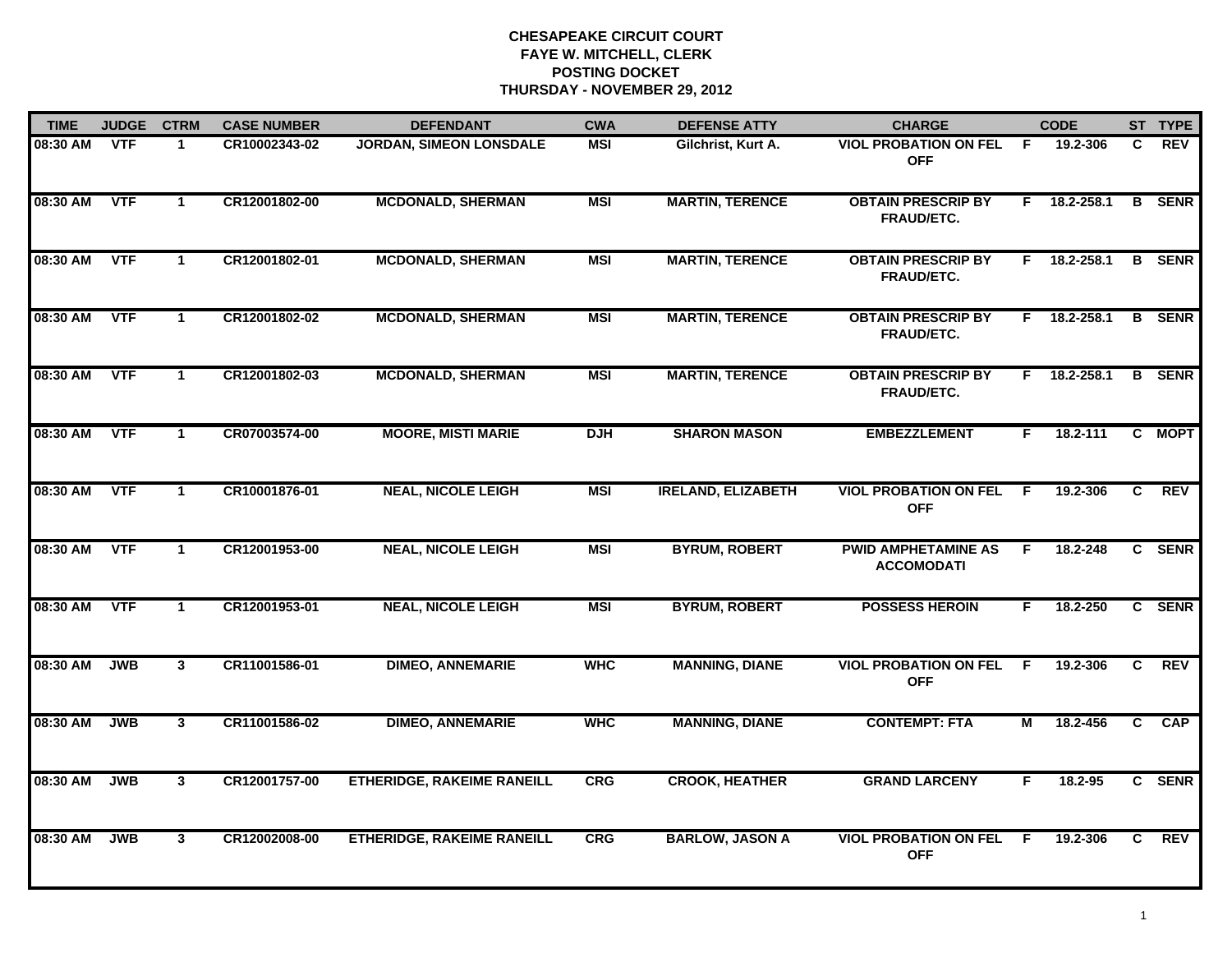| <b>TIME</b> | <b>JUDGE</b> | <b>CTRM</b>    | <b>CASE NUMBER</b> | <b>DEFENDANT</b>                   | <b>CWA</b> | <b>DEFENSE ATTY</b>         | <b>CHARGE</b>                                                 |    | <b>CODE</b> |                | ST TYPE    |
|-------------|--------------|----------------|--------------------|------------------------------------|------------|-----------------------------|---------------------------------------------------------------|----|-------------|----------------|------------|
| 08:30 AM    | <b>JWB</b>   | 3              | CR08000645-00      | <b>MCLELLAN, CHIFFONDA LANISHA</b> | <b>WHC</b> | <b>SANITA SWIFT SHERARD</b> | ATTEMPT-GRAND LARCENY F                                       |    | 18.2-95     | C.             | <b>CC</b>  |
| 08:30 AM    | <b>JWB</b>   | $\mathbf{3}$   | CR08000647-00      | <b>MCLELLAN, CHIFFONDA LANISHA</b> | <b>WHC</b> | <b>SANITA SWIFT SHERARD</b> | <b>GRAND LARCENY</b>                                          | F. | 18.2-95     | C              | cc         |
| 08:30 AM    | <b>JWB</b>   | $\mathbf{3}$   | CR12000038-00      | YAECKEL, CARL JACOB; JR            | <b>KAR</b> | Jones, David L.             | <b>STATUTORY BURGLARY</b>                                     | -F | 18.2-91     |                | C SENR     |
| 08:30 AM    | <b>JWB</b>   | 3              | CR12000038-00      | YAECKEL, CARL JACOB; JR            | <b>KAR</b> | Jones, David L.             | <b>STATUTORY BURGLARY</b>                                     | F. | 18.2-91     | C.             | МОТ        |
| 08:30 AM    | <b>JWB</b>   | 3 <sup>1</sup> | CR12000038-01      | YAECKEL, CARL JACOB; JR            | <b>KAR</b> | Jones, David L.             | <b>GRAND LARCENY</b>                                          | F. | $18.2 - 95$ |                | C SENR     |
| 08:30 AM    | <b>JWB</b>   | $\mathbf{3}$   | CR12000038-01      | YAECKEL, CARL JACOB; JR            | <b>KAR</b> | Jones, David L.             | <b>GRAND LARCENY</b>                                          | F. | 18.2-95     | $\mathbf{c}$   | <b>MOT</b> |
| 08:30 AM    | <b>JWB</b>   | $\mathbf{3}$   | CR12000038-02      | YAECKEL, CARL JACOB; JR            | <b>KAR</b> | Jones, David L.             | LARCENY OF \$200 OR MORE F 18.2-108.01 C SENR<br><b>W/INT</b> |    |             |                |            |
| 08:30 AM    | <b>JWB</b>   | $\mathbf{3}$   | CR12000038-02      | YAECKEL, CARL JACOB; JR            | <b>KAR</b> | Jones, David L.             | LARCENY OF \$200 OR MORE F 18.2-108.01 C<br><b>W/INT</b>      |    |             |                | MOT        |
| 08:30 AM    | <b>JWB</b>   | $\mathbf{3}$   | CR12000038-04      | YAECKEL, CARL JACOB; JR            | <b>KAR</b> | Jones, David L.             | <b>STATUTORY BURGLARY</b>                                     | -F | 18.2-91     |                | C SENR     |
| 08:30 AM    | <b>JWB</b>   | 3 <sup>1</sup> | CR12000038-04      | YAECKEL, CARL JACOB; JR            | <b>KAR</b> | Jones, David L.             | <b>STATUTORY BURGLARY</b>                                     | F  | $18.2 - 91$ | $\mathbf{C}$   | <b>MOT</b> |
| 08:30 AM    | <b>JWB</b>   | 3              | CR12000038-07      | YAECKEL, CARL JACOB; JR            | <b>KAR</b> | Jones, David L.             | <b>STATUTORY BURGLARY</b>                                     | F. | 18.2-91     |                | C SENR     |
| 08:30 AM    | <b>JWB</b>   | 3              | CR12000038-07      | YAECKEL, CARL JACOB; JR            | <b>KAR</b> | Jones, David L.             | <b>STATUTORY BURGLARY</b>                                     | F. | 18.2-91     | $\overline{c}$ | <b>MOT</b> |
| 08:30 AM    | <b>BHK</b>   | 4              | CR12002085-00      | <b>BELLAMY, ARTAE KEON</b>         | <b>AEJ</b> | <b>CRONIN, ERIC</b>         | <b>POSS COCAINE</b>                                           | F. | 18.2-250    |                | C SENR     |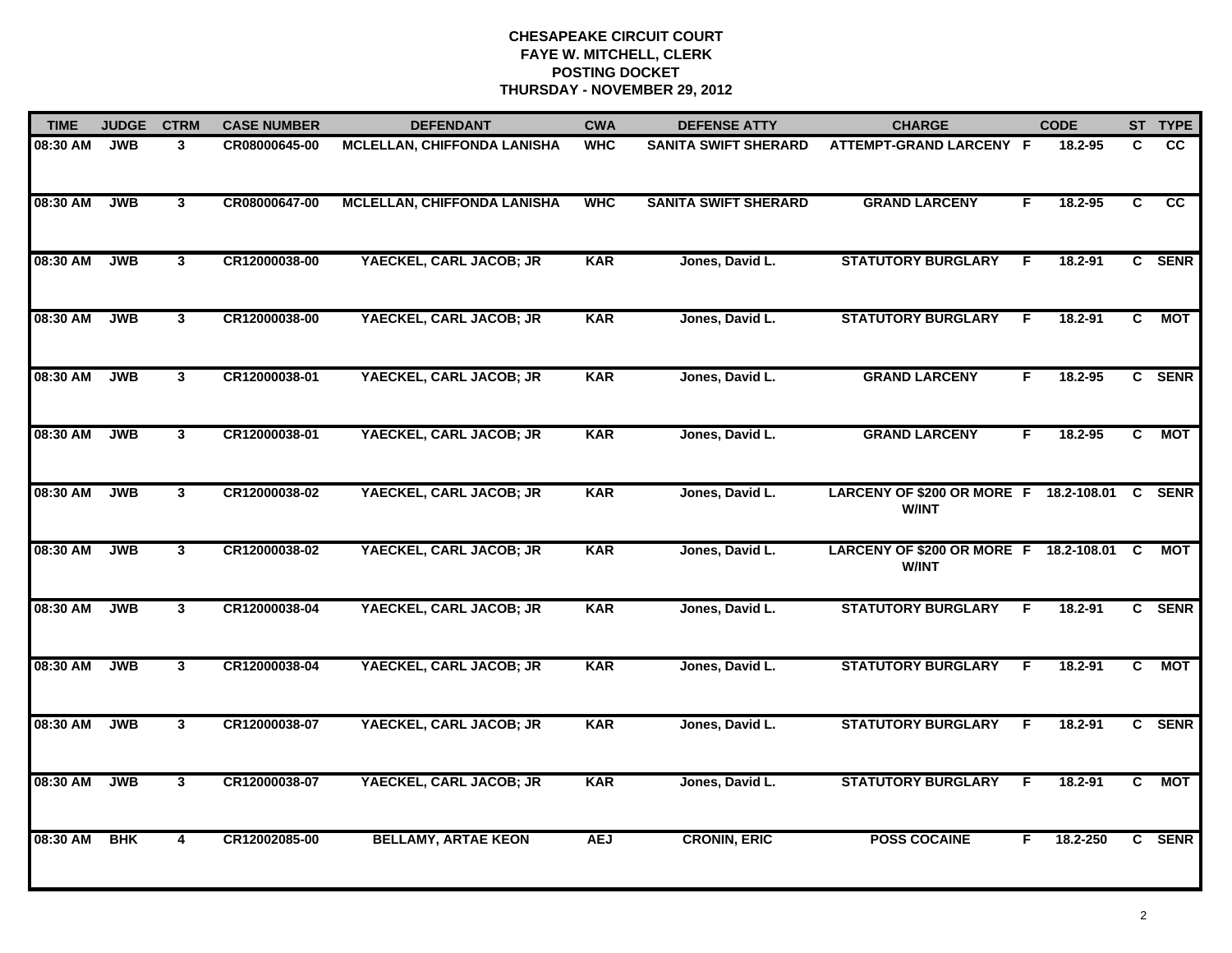| <b>TIME</b>   | <b>JUDGE</b> | <b>CTRM</b>             | <b>CASE NUMBER</b> | <b>DEFENDANT</b>                  | <b>CWA</b> | <b>DEFENSE ATTY</b>         | <b>CHARGE</b>                                       |    | <b>CODE</b>  |                         | ST TYPE       |
|---------------|--------------|-------------------------|--------------------|-----------------------------------|------------|-----------------------------|-----------------------------------------------------|----|--------------|-------------------------|---------------|
| 08:30 AM      | <b>BHK</b>   | 4                       | CR12001160-00      | <b>CERRONE, MICHAEL J</b>         | <b>WHC</b> | Allison, Gary B.            | HIT & RUN (ACC)                                     |    | F C.46.2-894 | B.                      | <b>SENR</b>   |
| 08:30 AM      | <b>BHK</b>   | $\overline{\mathbf{4}}$ | CR12001601-00      | <b>COLBERT, KEVIN LAURICE</b>     | <b>WHC</b> | <b>CROOK, HEATHER</b>       | <b>3RD OFFENSE PETIT</b><br><b>LARCENY</b>          | F  | 18.2-96      |                         | C SENR        |
| 08:30 AM      | <b>BHK</b>   | 4                       | CR11002049-01      | <b>GELARDOS, MELISSA LYNN</b>     | <b>KAR</b> | <b>Mason, Sharon Butler</b> | <b>VIOL PROBATION ON FEL</b><br><b>OFF</b>          | -F | 19.2-306     |                         | C MOPT        |
| 08:30 AM MATA |              | 5                       | CR12000289-00      | <b>CAFFEE, LASHAWN DEWITT</b>     | <b>AEJ</b> | <b>COOPER, WANDA</b>        | <b>GRAND LARCENY</b>                                | F  | $18.2 - 95$  |                         | <b>B</b> SENR |
| 08:30 AM MATA |              | 5                       | CR12002149-00      | <b>CAFFEE, LASHAWN DEWITT</b>     | <b>AEJ</b> | Melton, James B.            | <b>VIOL PROBATION ON FEL</b><br><b>OFF</b>          | F. | 19.2-306     | C.                      | <b>REV</b>    |
| 08:30 AM MATA |              | 5                       | CR12000684-00      | <b>HOUSTON, COREY E</b>           | <b>AEJ</b> | <b>BARLOW, JASON A</b>      | <b>POSSESS MARIJUANA</b>                            | М  | 18.2-250.1   | <b>S</b>                | <b>DD</b>     |
| 08:30 AM MATA |              | $5\overline{)}$         | CR10000927-01      | <b>SUTTON, MICHELLE LEE</b>       | <b>TNH</b> | <b>BYRUM, ERICA</b>         | <b>PROBATION VIOLATION</b>                          | F  | 19.2-306     | $\overline{c}$          | <b>REV</b>    |
| 08:30 AM MATA |              | 5                       | CR11001431-00      | <b>WILSON, DAVID GERARD</b>       | <b>ASA</b> | <b>JONES, DAVID L</b>       | <b>BAD CHECK \$200 OR MORE F</b>                    |    | 18.2-181     |                         | C SENR        |
| 08:30 AM MATA |              | 5                       | CR11001431-00      | <b>WILSON, DAVID GERARD</b>       | <b>ASA</b> | <b>JONES, DAVID L</b>       | <b>BAD CHECK \$200 OR MORE F</b>                    |    | 18.2-181     | C                       | <b>MOT</b>    |
| 08:30 AM MATA |              | 5                       | CR12001127-00      | <b>WOODS, SAMMY DALE</b>          | <b>ASA</b> | <b>PASS, STEPHANIE P</b>    | <b>OBTAIN MONEY FALSELY</b>                         | -F | 18.2-178     |                         | <b>B</b> SENR |
| 08:30 AM MATA |              | $\overline{5}$          | CR12001127-01      | <b>WOODS, SAMMY DALE</b>          | <b>ASA</b> | <b>PASS, STEPHANIE P</b>    | <b>GRND LARCENY: &gt;=\$200</b><br><b>NOT PERSN</b> | F. | 18.2-95      | $\overline{\mathbf{B}}$ | <b>UA</b>     |
| 08:30 AM      | <b>RDS</b>   | 6                       | CR12001000-01      | <b>COLLINS, RUSSELL</b>           | <b>TNH</b> | <b>DAVIS, RICHARD</b>       | <b>CONSPIRE GRAND LARCENY F</b>                     |    | $18.2 - 95$  |                         | <b>B</b> SENR |
| 08:30 AM      | <b>RDS</b>   | 6                       | CR12002439-00      | <b>GELARDOS, MARINOS NICHOLAS</b> | <b>KAP</b> | Melton, James B.            | <b>VIOL PROBATION ON FEL</b><br><b>OFF</b>          | -F | 19.2-306     | C.                      | REV           |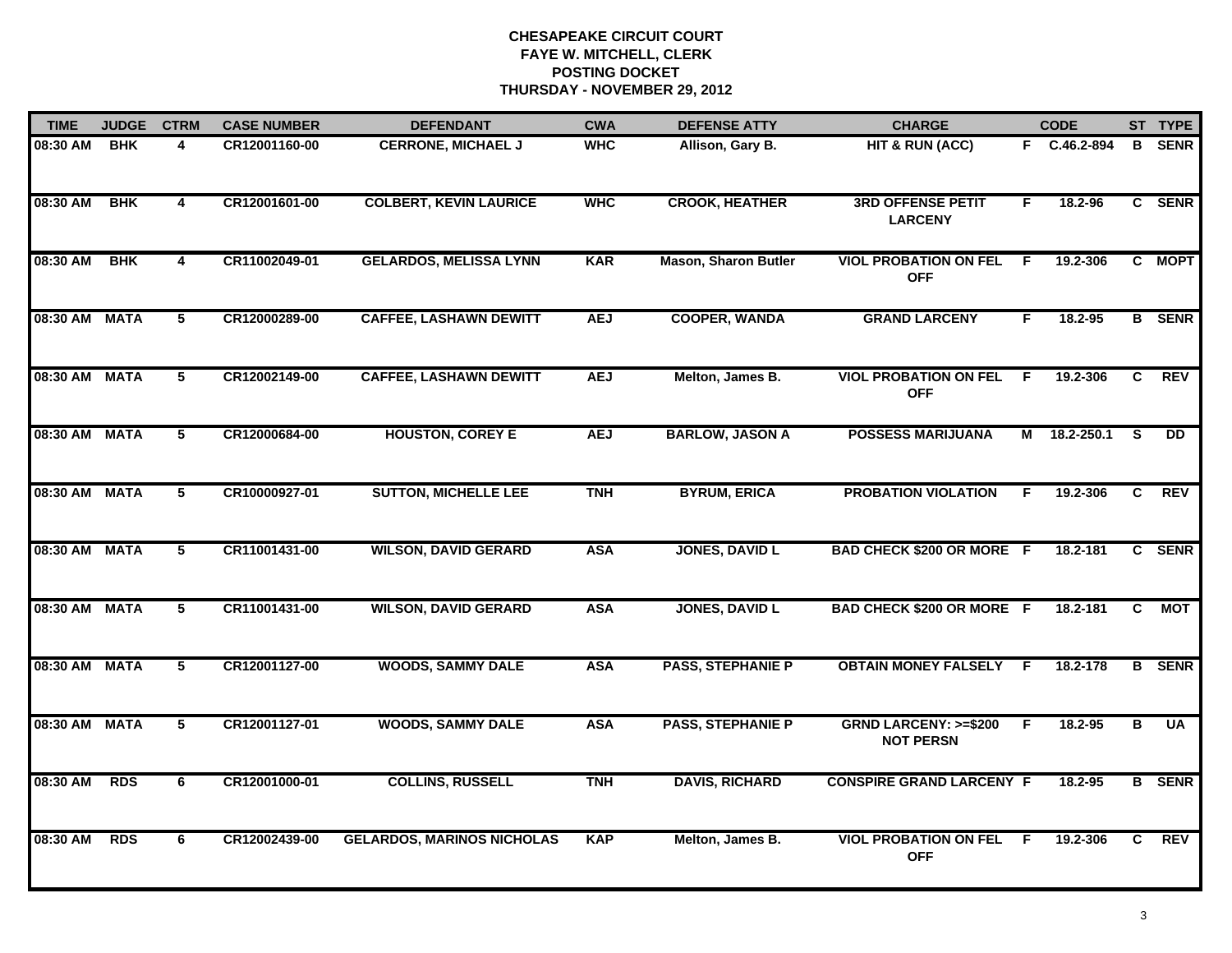| <b>TIME</b> | <b>JUDGE</b> | <b>CTRM</b>    | <b>CASE NUMBER</b> | <b>DEFENDANT</b>                  | <b>CWA</b> | <b>DEFENSE ATTY</b>     | <b>CHARGE</b>                                  |                | <b>CODE</b> |    | ST TYPE         |
|-------------|--------------|----------------|--------------------|-----------------------------------|------------|-------------------------|------------------------------------------------|----------------|-------------|----|-----------------|
| 08:30 AM    | <b>RDS</b>   | 6              | CR10000170-02      | PORTER, BRIAN DESHAWN             | <b>KAP</b> | <b>GIVANDO, STEPHEN</b> | <b>VIOL PROBATION ON FEL</b><br><b>OFF</b>     | - F            | 19.2-306    | C. | <b>REV</b>      |
| 08:30 AM    | <b>RDS</b>   | 6              | CR12001059-00      | <b>PORTER, BRIAN DESHAWN</b>      | <b>KAP</b> | <b>CROOK, HEATHER</b>   | <b>GRAND LARCENY</b>                           | F              | 18.2-95     |    | <b>B</b> SENR   |
| 08:30 AM    | <b>RDS</b>   | 6              | CR12001059-01      | <b>PORTER, BRIAN DESHAWN</b>      | <b>KAP</b> | <b>CROOK, HEATHER</b>   | <b>OBTAIN MONEY FALSE</b><br><b>PRETENSE</b>   | М              | 18.2-178    |    | <b>B</b> SENR   |
| 08:30 AM    | <b>RDS</b>   | 6              | CR10001015-01      | <b>STARLING, CLANCY DAN</b>       | <b>DJH</b> | <b>JELICH, JOHN</b>     | VIOL GOOD BEHAV ON FEL F<br><b>OFF</b>         |                | 19.2-306    | C. | <b>REV</b>      |
| 08:30 AM    | <b>RDS</b>   | 6              | CR12002093-00      | <b>STARLING, CLANCY DAN; JR</b>   | <b>DJH</b> | <b>GIVANDO, STEPHEN</b> | <b>PRISONER ESCAPE</b>                         | F.             | 53.1-203    |    | C SENR          |
| 08:30 AM    | <b>RDS</b>   | 6              | CR04A02379-01      | <b>VERNON, JASON CARTER</b>       | <b>TNH</b> | <b>BARLOW, JASON A</b>  | <b>VIOL PROBATION ON FEL</b><br><b>OFF</b>     | -F             | 19.2-306    | C. | REV             |
| 08:30 AM    | <b>RDS</b>   | 6              | CR12001831-00      | <b>WILLIAMS, JAQUAE</b>           | <b>TNH</b> | <b>KARLE, KIMBERLY</b>  | <b>GRAND LARCENY</b>                           | F              | 18.2-95     |    | <b>B</b> SENR   |
| 08:30 AM    | <b>RDS</b>   | 6              | CR12001831-01      | <b>WILLIAMS, JAQUAE</b>           | <b>TNH</b> | <b>KARLE, KIMBERLY</b>  | <b>GRAND LARCENY</b>                           | F              | 18.2-95     |    | <b>B</b> SENR   |
| 08:30 AM    | <b>RDS</b>   | 6              | CR12001831-02      | <b>WILLIAMS, JAQUAE</b>           | <b>TNH</b> | <b>KARLE, KIMBERLY</b>  | <b>INTENTIONALLY DAMAGE</b><br><b>PROPERTY</b> | M              | 18.2-137    |    | <b>B</b> SENR   |
| 09:30 AM    | <b>JWB</b>   | $\overline{2}$ | CR12002506-01      | <b>BRADSHAW, WANDA P</b>          |            |                         | <b>CONTEMPT-FTA ADATS</b>                      | М              | 18.2-456    |    | C ADAT          |
| 09:30 AM    | <b>JWB</b>   | $\mathbf{2}$   | CR12002506-00      | <b>BRADSHAW, WANDA P</b>          |            | Stowe, Randolph D       | <b>PETIT LARCENY</b>                           | М              | $46 - 15$   | C  | <b>TBS</b>      |
| 09:30 AM    | <b>JWB</b>   | $\overline{2}$ | CR11002765-02      | <b>CARPENTER, COURTNEY NICOLE</b> |            |                         | <b>FTC-ASAP</b>                                | $\overline{M}$ | 18.2-456    |    | $\overline{sc}$ |
| 09:30 AM    | <b>JWB</b>   | $\mathbf{2}$   | CR12002150-00      | <b>COOK, ERNEST LEVON; JR</b>     |            |                         | <b>VIOL PROBATION ON FEL</b><br><b>OFF</b>     | -F             | 19.2-306    |    | <b>ADAT</b>     |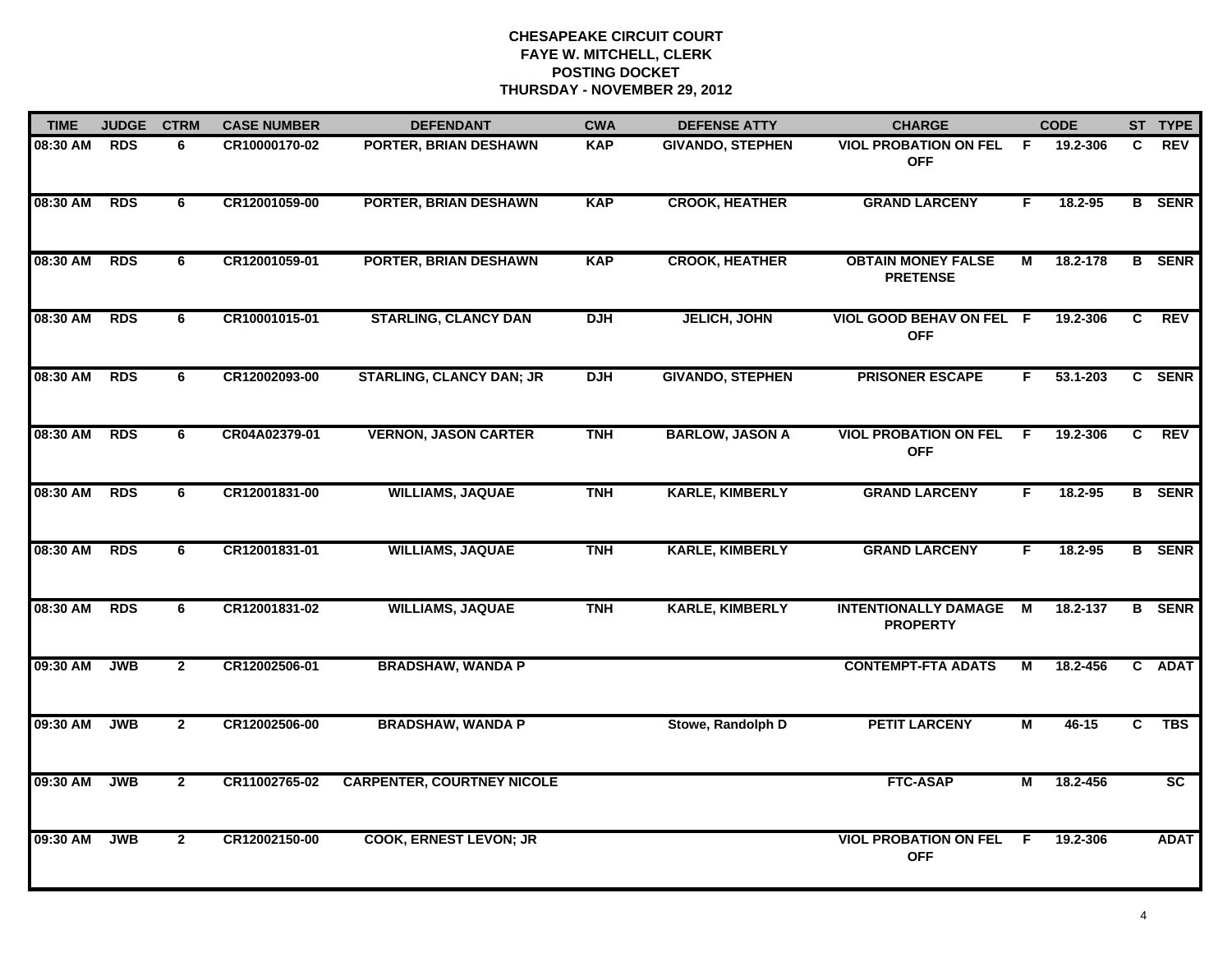| <b>TIME</b> | <b>JUDGE</b> | <b>CTRM</b>    | <b>CASE NUMBER</b> | <b>DEFENDANT</b>                 | <b>CWA</b> | <b>DEFENSE ATTY</b>       | <b>CHARGE</b>                                       |    | <b>CODE</b>       |                | ST TYPE     |
|-------------|--------------|----------------|--------------------|----------------------------------|------------|---------------------------|-----------------------------------------------------|----|-------------------|----------------|-------------|
| 09:30 AM    | <b>JWB</b>   | $\mathbf{2}$   | CR10001864-01      | <b>GAMBLE, GREGORY LEE</b>       |            |                           | <b>FTC-ASAP</b>                                     | М  | 18.2-456          |                | <b>SC</b>   |
| 09:30 AM    | <b>JWB</b>   | $\mathbf{2}$   | CR12001562-05      | <b>HODGES, DARICO LAVELLE</b>    |            |                           | <b>FTC-ASAP</b>                                     | М  | 18.2-456          |                | <b>SC</b>   |
| 09:30 AM    | <b>JWB</b>   | $\mathbf{2}$   | CR11002298-01      | <b>KNIGHT, TYRONE LEE</b>        |            |                           | <b>FAIL TO APPEAR;</b><br><b>CONTEMPT</b>           | М  | 18.2-456          |                | C ADAT      |
| 09:30 AM    | <b>JWB</b>   | $\mathbf{2}$   | CR11002298-00      | <b>KNIGHT, TYRONE LEE</b>        | CRG        | <b>ALOUPAS, LOU</b>       | <b>HABITUAL OFFENDER</b>                            | F. | <b>B.46.2-357</b> | <b>C</b>       | <b>TBS</b>  |
| 09:30 AM    | <b>JWB</b>   | $\overline{2}$ | CR11000154-02      | <b>MASIKA, FRANCIS ANYOKORIT</b> |            |                           | FTC W/TERMS OF BOND                                 | М  | 18.2-456          |                | C ADAT      |
| 09:30 AM    | <b>JWB</b>   | $\mathbf{2}$   | CR11000154-01      | <b>MASIKA, FRANCIS ANYOKORIT</b> | <b>AHM</b> | <b>WINN, A ROBINSON</b>   | <b>FTA-TRIAL</b>                                    | Μ  | 18.2-456          | C              | TBS         |
| 09:30 AM    | <b>JWB</b>   | $\overline{2}$ | CR11000154-00      | <b>MASIKA, FRANCIS ANYOKORIT</b> | <b>AHM</b> | <b>WINN, A ROBINSON</b>   | <b>LEASED PER PROP-FAIL TO F</b><br><b>RETURN</b>   |    | 18.2-118          | $\overline{B}$ | <b>TBS</b>  |
| 09:30 AM    | <b>JWB</b>   | $\mathbf{2}$   | CR12002696-00      | <b>ROSCOE, ANTOINE EARL</b>      |            |                           | <b>VIOL PROBATION ON FEL</b><br><b>OFF</b>          | F. | 19.2-306          | $\mathbf{c}$   | <b>ADAT</b> |
| 09:30 AM    | <b>JWB</b>   | $\mathbf{2}$   | CR11002503-02      | <b>SWEGER, KYLE LESLIE</b>       | CRG        | <b>BLACK, HUGH E; III</b> | <b>OBTAIN MONEY FALSE</b><br><b>PRET &gt;=\$200</b> | F. | 18.2-178          | в              | <b>TBS</b>  |
| 09:30 AM    | <b>JWB</b>   | $\overline{2}$ | CR11002503-01      | <b>SWEGER, KYLE LESLIE</b>       | CRG        | <b>BLACK, HUGH E; III</b> | <b>OBTAIN MONEY FALSE</b><br><b>PRET &gt;=\$200</b> | F. | 18.2-178          | В              | <b>TBS</b>  |
| 09:30 AM    | <b>JWB</b>   | $\mathbf{2}$   | CR11002503-05      | <b>SWEGER, KYLE LESLIE</b>       | <b>CRG</b> | <b>BLACK, HUGH E; III</b> | <b>STOLEN PROPRTY:</b><br><b>SELL/ETC &gt;\$200</b> |    | F 18.2-108.01 B   |                | <b>TBS</b>  |
| 09:30 AM    | <b>JWB</b>   | $\overline{2}$ | CR11002503-03      | <b>SWEGER, KYLE LESLIE</b>       | <b>CRG</b> | <b>BLACK, HUGH E; III</b> | <b>STOLEN PROPRTY:</b><br>SELL/ETC >\$200           |    | F 18.2-108.01     | $\overline{B}$ | <b>TBS</b>  |
| 09:30 AM    | <b>JWB</b>   | $\mathbf{2}$   | CR11002503-07      | <b>SWEGER, KYLE LESLIE</b>       | <b>CRG</b> | <b>BLACK, HUGH E; III</b> | <b>RECEIVING STOLEN GOODS F</b>                     |    | 18.2-108          | в              | <b>TBS</b>  |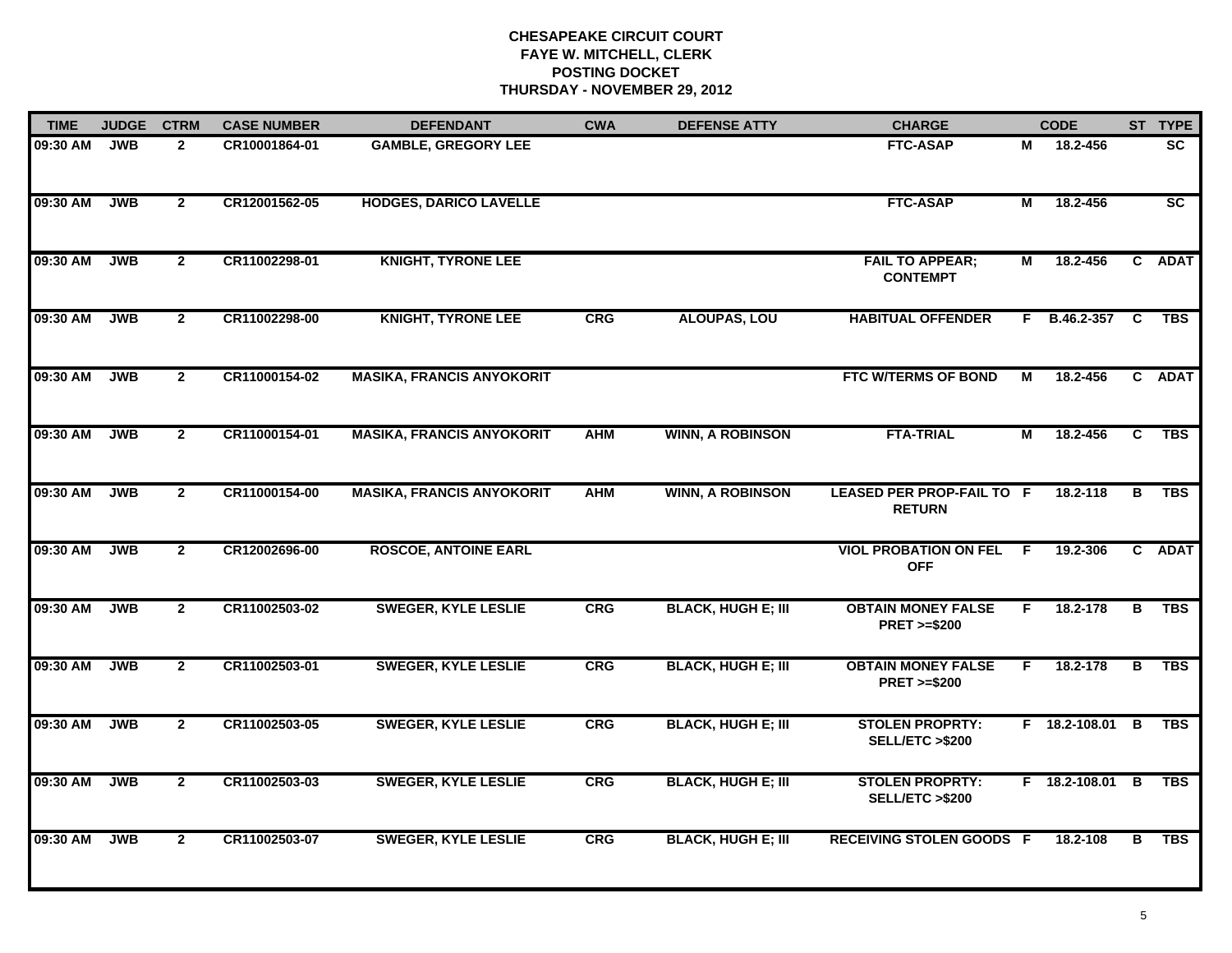| <b>TIME</b> | <b>JUDGE</b> | <b>CTRM</b>    | <b>CASE NUMBER</b> | <b>DEFENDANT</b>              | <b>CWA</b> | <b>DEFENSE ATTY</b>       | <b>CHARGE</b>                                       |              | <b>CODE</b>   |                         | ST TYPE     |
|-------------|--------------|----------------|--------------------|-------------------------------|------------|---------------------------|-----------------------------------------------------|--------------|---------------|-------------------------|-------------|
| 09:30 AM    | <b>JWB</b>   | $\overline{2}$ | CR11002503-06      | <b>SWEGER, KYLE LESLIE</b>    | <b>CRG</b> | <b>BLACK, HUGH E; III</b> | <b>REC/BUY STOLEN GOODS</b><br>> \$200              | - F          | 18.2-108      | в                       | <b>TBS</b>  |
| 09:30 AM    | <b>JWB</b>   | $\overline{2}$ | CR11002503-08      | <b>SWEGER, KYLE LESLIE</b>    | <b>CRG</b> | <b>BLACK, HUGH E</b>      | <b>REC/BUY STOLEN GOODS</b><br>> \$200              | $\mathsf{F}$ | 18.2-108      | $\overline{\mathbf{B}}$ | <b>TBS</b>  |
| 09:30 AM    | <b>JWB</b>   | $\overline{2}$ | CR11002503-00      | <b>SWEGER, KYLE LESLIE</b>    | <b>CRG</b> | <b>BLACK, HUGH E; III</b> | <b>OBTAIN MONEY FALSE</b><br><b>PRET &gt;=\$200</b> | F            | 18.2-178      | $\overline{\mathbf{B}}$ | <b>TBS</b>  |
| 09:30 AM    | <b>JWB</b>   | $\mathbf{2}$   | CR11002503-04      | <b>SWEGER, KYLE LESLIE</b>    | <b>CRG</b> | <b>BLACK, HUGH E; III</b> | <b>STOLEN PROPRTY:</b><br>SELL/ETC >\$200           |              | F 18.2-108.01 | B                       | <b>TBS</b>  |
| 09:30 AM    | <b>JWB</b>   | $\mathbf{2}$   | CR10001758-01      | <b>SYKES, WILLIAM DEVONEE</b> |            |                           | <b>VIOL PROBATION ON FEL</b><br><b>OFF</b>          | F.           | 19.2-306      |                         | C ADAT      |
| 09:30 AM    | <b>JWB</b>   | $\mathbf{2}$   | CR12001346-03      | <b>WILBURN, SEAN WILLIAM</b>  |            |                           | <b>FTC-ASAP</b>                                     | М            | 18.2-456      |                         | SC          |
| 10:00 AM    | VTF          | $\mathbf{1}$   | CR12002721-00      | <b>BELL, LAQUANTE PEREZ</b>   | <b>KAR</b> | Ortiz, Kathleen A         | <b>BREAK &amp; ENTER</b><br><b>NIGHT/BURGLARY</b>   | F.           | 18.2-89       | $\mathbf{c}$            | <b>TRYL</b> |
| 10:00 AM    | <b>VTF</b>   | $\mathbf{1}$   | CR12002721-01      | <b>BELL, LAQUANTE PEREZ</b>   | <b>KAR</b> | Ortiz, Kathleen A         | <b>ROBBERY: RESIDENCE</b><br><b>W/GUN</b>           | F            | 18.2-58       |                         | C TRYL      |
| 10:00 AM    | <b>VTF</b>   | $\mathbf 1$    | CR12002721-02      | <b>BELL, LAQUANTE PEREZ</b>   | <b>KAR</b> | Ortiz, Kathleen A         | <b>ATTEMPT MALICIOUS</b><br><b>WOUNDING</b>         | F.           | $18.2 - 51$   |                         | C TRYL      |
| 10:00 AM    | <b>VTF</b>   | $\mathbf{1}$   | CR12002721-03      | <b>BELL, LAQUANTE PEREZ</b>   | <b>KAR</b> | Ortiz, Kathleen A         | <b>ATTEMPT MALICIOUS</b><br><b>WOUNDING</b>         | F.           | $18.2 - 51$   |                         | C TRYL      |
| 10:00 AM    | <b>VTF</b>   | $\mathbf 1$    | CR12002721-04      | <b>BELL, LAQUANTE PEREZ</b>   | <b>KAR</b> | Ortiz, Kathleen A         | FIREARM: USE IN COMM OF F<br><b>FELONY</b>          |              | 18.2-53.1     |                         | C TRYL      |
| 10:00 AM    | <b>VTF</b>   | $\mathbf{1}$   | CR12002721-05      | <b>BELL, LAQUANTE PEREZ</b>   | <b>KAR</b> | Ortiz, Kathleen A         | <b>USE FIREARM IN FELONY</b><br>2ND OFF             | - F          | 18.2-53.1     | C                       | <b>TRYL</b> |
| 10:00 AM    | <b>VTF</b>   | $\mathbf 1$    | CR12002721-06      | <b>BELL, LAQUANTE PEREZ</b>   | <b>KAR</b> | Ortiz, Kathleen A         | USE FIREARM IN FELONY F<br>2ND OFF                  |              | $18.2 - 53.1$ |                         | C TRYL      |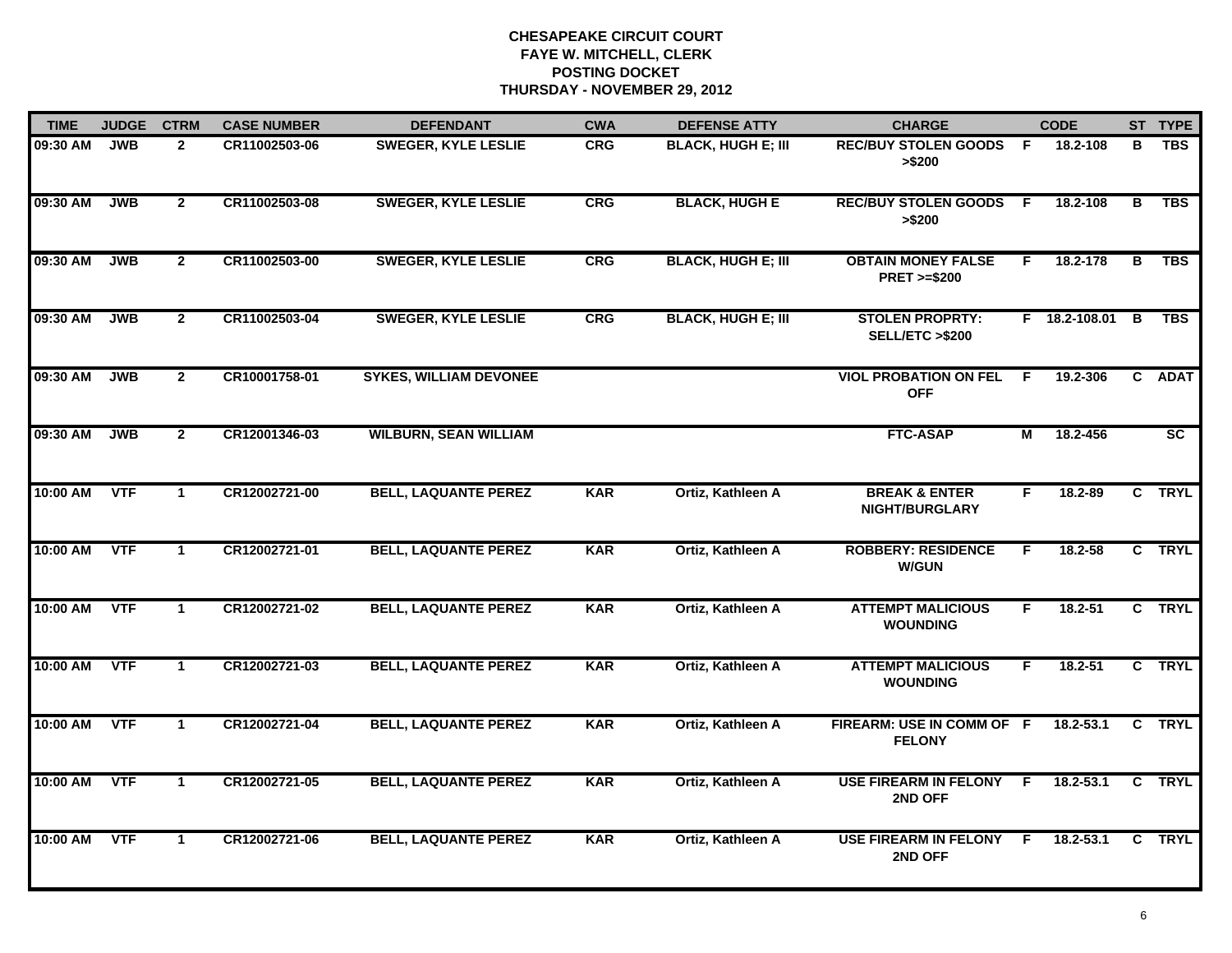| <b>TIME</b> | <b>JUDGE</b> | <b>CTRM</b>             | <b>CASE NUMBER</b> | <b>DEFENDANT</b>                        | <b>CWA</b> | <b>DEFENSE ATTY</b>     | <b>CHARGE</b>                         |    | <b>CODE</b> |                         | ST TYPE       |
|-------------|--------------|-------------------------|--------------------|-----------------------------------------|------------|-------------------------|---------------------------------------|----|-------------|-------------------------|---------------|
| 10:00 AM    | <b>VTF</b>   | $\mathbf{1}$            | CR12002721-07      | <b>BELL, LAQUANTE PEREZ</b>             | <b>KAR</b> | Ortiz, Kathleen A.      | <b>OCC BLDG: MALIC</b><br>SHOOT/THROW | F. | 18.2-279    | C.                      | <b>TRYL</b>   |
| 10:00 AM    | <b>VTF</b>   | $\mathbf{1}$            | CR12001758-00      | <b>MALDONADO, JONATHAN</b>              | <b>KAR</b> | <b>BUYRN, WILLIAM</b>   | <b>GRAND LARCENY</b>                  | F  | 18.2-95     |                         | C TRYL        |
| 10:00 AM    | <b>VTF</b>   | $\mathbf{1}$            | CR12001758-01      | <b>MALDONADO, JONATHAN</b>              | <b>KAR</b> | <b>BUYRN, WILLIAM</b>   | <b>STATUTORY BURGLARY</b>             | F  | 18.2-91     |                         | <b>B</b> TRYL |
| 10:00 AM    | <b>VTF</b>   | $\mathbf 1$             | CR12001758-02      | <b>MALDONADO, JONATHAN</b>              | <b>KAR</b> | <b>BUYRN, WILLIAM</b>   | <b>GRAND LARCENY</b>                  | F. | $18.2 - 95$ |                         | C TRYL        |
| 10:00 AM    | <b>VTF</b>   | $\mathbf 1$             | CR12001758-03      | <b>MALDONADO, JONATHAN</b>              | <b>KAR</b> | <b>BUYRN, WILLIAM</b>   | <b>STATUTORY BURGLARY</b>             | F. | 18.2-91     |                         | <b>B</b> TRYL |
| 10:00 AM    | <b>VTF</b>   | $\mathbf{1}$            | CR12002872-00      | <b>WALKUP, HENRY CHRISTOPHER;</b><br>JR | <b>KAR</b> | Ireland, Elizabeth D    | <b>GRAND LARCENY</b>                  | F. | 18.2-95     |                         | C PLEA        |
| 10:00 AM    | <b>JWB</b>   | $\overline{\mathbf{3}}$ | CR12002409-00      | <b>BASNIGHT, EDWARD; JR</b>             | <b>AEJ</b> | Cronin, Eric T.         | <b>GRAND LARCENY</b>                  | F. | 18.2-95     |                         | C TRYL        |
| 10:00 AM    | <b>JWB</b>   | 3                       | CR12002409-01      | <b>BASNIGHT, EDWARD; JR</b>             | <b>AEJ</b> | Cronin, Eric T.         | POSS BURGLARIOUS TOOLS F              |    | 18.2-94     |                         | C TRYL        |
| 10:00 AM    | <b>JWB</b>   | 3 <sup>1</sup>          | CR12002409-02      | <b>BASNIGHT, EDWARD; JR</b>             | <b>AEJ</b> | Cronin, Eric T.         | POSS BURGLARIOUS TOOLS F              |    | 18.2-94     |                         | C TRYL        |
| 10:00 AM    | <b>JWB</b>   | $\mathbf{3}$            | CR12002409-03      | <b>BASNIGHT, EDWARD; JR</b>             | <b>AEJ</b> | Cronin, Eric T.         | <b>GRAND LARCENY</b>                  | F  | $18.2 - 95$ |                         | C TRYL        |
| 10:00 AM    | <b>JWB</b>   | $3^{\circ}$             | CR12002409-04      | <b>BASNIGHT, EDWARD; JR</b>             | <b>AEJ</b> | Cronin, Eric T.         | <b>DAMAGE PROP W/ INTENT F</b>        |    | 18.2-137    |                         | C TRYL        |
| 10:00 AM    | <b>JWB</b>   | $\mathbf{3}$            | CR08003481-00      | <b>DUNNING, MISA MARIE</b>              |            | <b>DAVID L JONES</b>    | <b>CREDIT CARD THEFT</b>              | F. | 18.2-192    | $\overline{\mathbf{B}}$ | cc            |
| 10:00 AM    | <b>JWB</b>   | $3^{\circ}$             | CR12002838-00      | <b>HILL, ROBERT RAYLYNN</b>             | <b>WHC</b> | <b>TITTER, JENNIFER</b> | <b>FORGERY</b>                        | F. | 18.2-172    |                         | C TRYL        |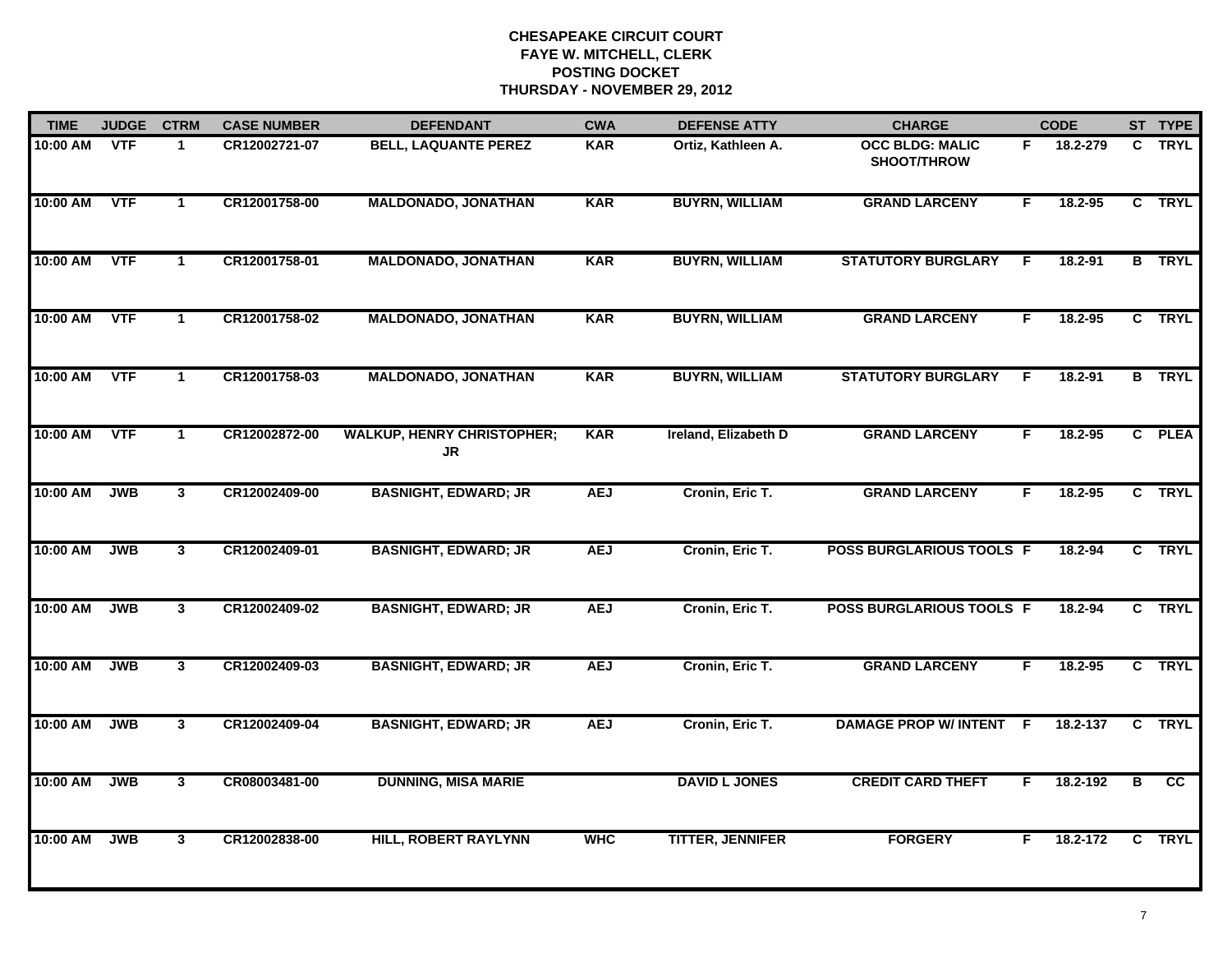| <b>TIME</b>  | <b>JUDGE</b> | <b>CTRM</b>    | <b>CASE NUMBER</b> | <b>DEFENDANT</b>               | <b>CWA</b> | <b>DEFENSE ATTY</b>      | <b>CHARGE</b>                                |    | <b>CODE</b>     |    | ST TYPE                |
|--------------|--------------|----------------|--------------------|--------------------------------|------------|--------------------------|----------------------------------------------|----|-----------------|----|------------------------|
| 10:00 AM     | <b>JWB</b>   | 3              | CR12002838-01      | <b>HILL, ROBERT RAYLYNN</b>    | <b>WHC</b> | TITTER, JENNIFER         | <b>UTTERING</b>                              | F. | 18.2-172        |    | C TRYL                 |
| 10:00 AM     | <b>JWB</b>   | $\mathbf{3}$   | CR12002838-02      | <b>HILL, ROBERT RAYLYNN</b>    | <b>WHC</b> | <b>TITTER, JENNIFER</b>  | <b>ATT/OBTAIN MONEY</b><br><b>FALSELY</b>    | F. | 18.2-178        |    | C TRYL                 |
| 10:00 AM     | <b>JWB</b>   | $\mathbf{3}$   | CR11000982-01      | <b>MORRIS, GEORGE ALTON</b>    | <b>AEJ</b> | Buyrn, Richard L.        | <b>VIOL PROBATION ON FEL</b><br><b>OFF</b>   | -F | 19.2-306        | C  | <b>REV</b>             |
| 10:00 AM     | <b>JWB</b>   | $\mathbf{3}$   | CR11001700-03      | <b>MORRIS, GEORGE ALTON</b>    | <b>AEJ</b> | Buyrn, Richard L.        | <b>VIOL PROBATION ON FEL</b><br><b>OFF</b>   | F. | 19.2-306        | C. | <b>REV</b>             |
| 10:00 AM     | <b>JWB</b>   | 3 <sup>1</sup> | CR12001906-00      | <b>MORRIS, GEORGE ALTON</b>    | <b>AEJ</b> | <b>TITTER, JENNIFER</b>  | <b>LARCENY 3+ OFF</b>                        | F. | 18.2-96         |    | C TRYL                 |
| 10:00 AM     | <b>JWB</b>   | $\mathbf{3}$   | CR12002322-01      | <b>SANDERS, ERICKA</b>         | <b>WHC</b> | <b>CRONIN, ERIC</b>      | STEAL PROPERTY: \$5+ PICK F<br><b>POCKET</b> |    | 18.2-95         |    | C TRYL                 |
| 10:00 AM     | <b>JWB</b>   | $\mathbf{3}$   | CR12002854-00      | <b>TURNER, SHARELLE</b>        | <b>WHC</b> |                          | <b>DISOBEY JUDGEMENT;</b><br><b>CONTEMPT</b> | М  | 18.2-456        |    | $\overline{\text{sc}}$ |
| 10:00 AM     | <b>EPG</b>   | $\overline{5}$ | CR12002904-00      | <b>DISTASO, MARCIA SABRINA</b> | <b>ASA</b> | Crook, Heather B         | <b>GRAND LARCENY</b>                         | F  | 18.2-95         |    | <b>B</b> TRYL          |
| 10:00 AM     | <b>EPG</b>   | 5              | CR12000414-01      | <b>DORSEY, ELIJAH SHAWN</b>    | <b>ASA</b> | <b>PLOTT, STEPHEN</b>    | <b>VIOL PROBATION ON FEL</b><br><b>OFF</b>   | F. | 19.2-306        |    | C BOND                 |
| 10:00 AM     | <b>EPG</b>   | 5              | CR12002685-00      | <b>FERGUSON, KEONA MONAE</b>   | <b>KAP</b> | <b>KUNKLE, KENNETH M</b> | <b>GRAND LARCENY</b>                         | F. | 18.2-95         |    | <b>B</b> TRYL          |
| 10:00 AM EPG |              | 5              | CR12002724-00      | <b>FREEMAN, ANTHONY JEROME</b> | <b>KMS</b> | <b>COOPER, WANDA</b>     | <b>FAIL RETURN BAILMENT</b><br><b>PROP</b>   | F. | 18.2-117        |    | <b>B</b> PLEA          |
| 10:00 AM EPG |              | $\overline{5}$ | CR12001997-00      | <b>KUYKENDALL, ADAM</b>        | <b>MSI</b> | <b>WINN, A ROBINSON</b>  | <b>MANUFACTURE</b><br><b>METHAMPHETAMINE</b> |    | F 18.2-248.03 B |    | <b>MOT</b>             |
| 10:00 AM     | <b>EPG</b>   | 5              | CR12002864-00      | <b>MELTON, JASON BRIAN</b>     | <b>KAP</b> | Winn, A Robinson         | <b>GRAND LARCENY</b>                         | F  | 18.2-95         |    | C PLEA                 |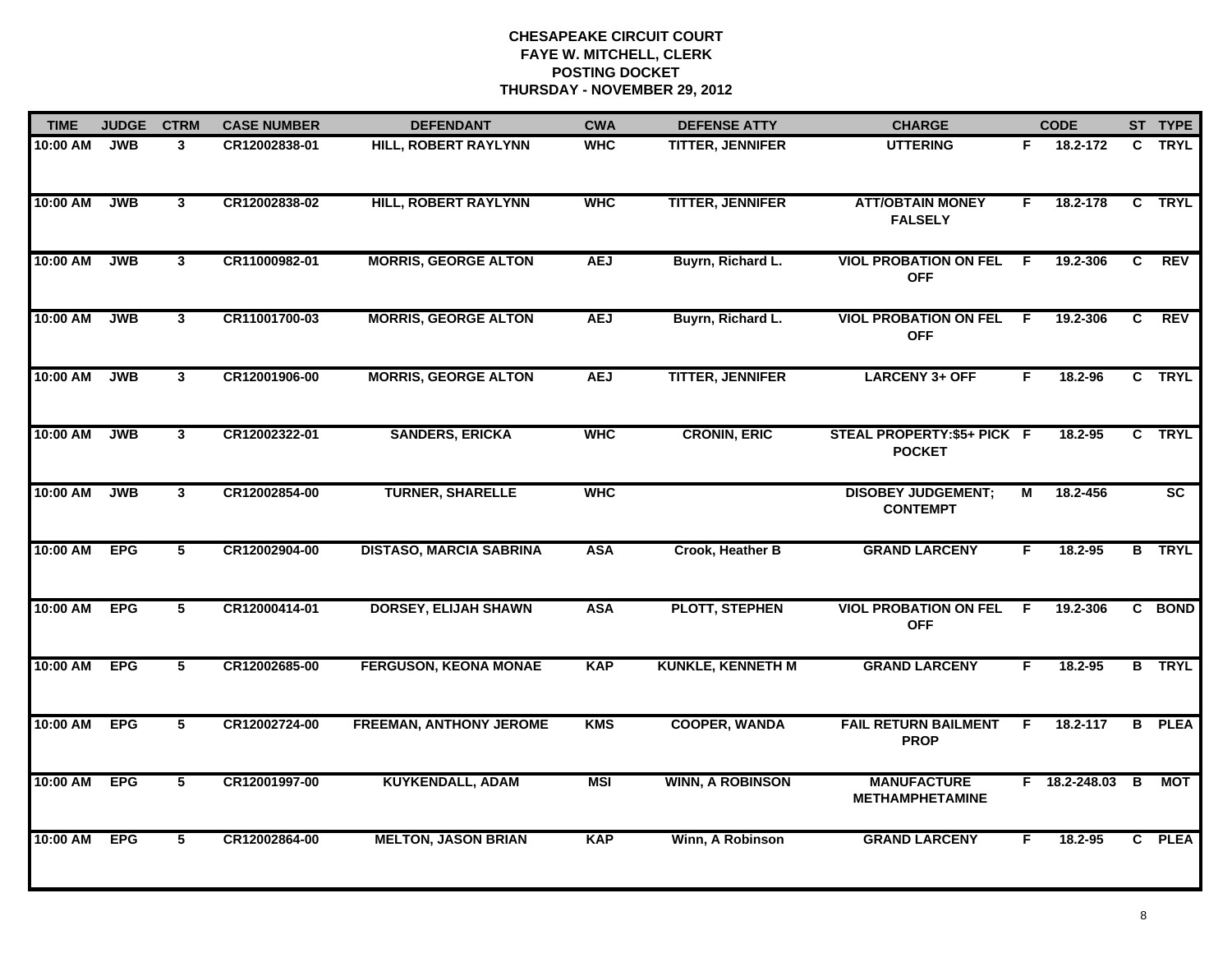| <b>TIME</b> | <b>JUDGE</b> | <b>CTRM</b>     | <b>CASE NUMBER</b> | <b>DEFENDANT</b>                 | <b>CWA</b> | <b>DEFENSE ATTY</b>     | <b>CHARGE</b>                                       |                | <b>CODE</b>     |    | ST TYPE       |
|-------------|--------------|-----------------|--------------------|----------------------------------|------------|-------------------------|-----------------------------------------------------|----------------|-----------------|----|---------------|
| 10:00 AM    | <b>EPG</b>   | 5               | CR12002864-01      | <b>MELTON, JASON BRIAN</b>       | <b>KAP</b> | Winn, A Robinson        | <b>GRAND LARCENY</b>                                | F.             | 18.2-95         | C. | <b>PLEA</b>   |
| 10:00 AM    | <b>EPG</b>   | $5\overline{ }$ | CR12002864-02      | <b>MELTON, JASON BRIAN</b>       | <b>KAP</b> | Winn, A Robinson        | <b>GRAND LARCENY</b>                                | F              | 18.2-95         |    | C PLEA        |
| 10:00 AM    | <b>EPG</b>   | $\overline{5}$  | CR12002864-03      | <b>MELTON, JASON BRIAN</b>       | <b>KAP</b> | Winn, A Robinson        | <b>GRAND LARCENY</b>                                | F.             | 18.2-95         |    | C PLEA        |
| 10:00 AM    | <b>EPG</b>   | 5               | CR12002864-04      | <b>MELTON, JASON BRIAN</b>       | <b>KAP</b> | Winn, A Robinson        | <b>GRAND LARCENY</b>                                | F              | $18.2 - 95$     |    | C PLEA        |
| 10:00 AM    | <b>EPG</b>   | 5               | CR12002864-05      | <b>MELTON, JASON BRIAN</b>       | <b>KAP</b> | Winn, A. Robinson       | <b>GRAND LARCENY</b>                                | F.             | $18.2 - 95$     |    | C PLEA        |
| 10:00 AM    | <b>EPG</b>   | 5               | CR12002864-06      | <b>MELTON, JASON BRIAN</b>       | <b>KAP</b> | <b>WINN, A ROBINSON</b> | <b>GRAND LARCENY</b>                                | F.             | 18.2-95         |    | C PLEA        |
| 10:00 AM    | <b>EPG</b>   | $\overline{5}$  | CR12001999-00      | <b>MOORE, ELISA JUAN</b>         | <b>KMS</b> | <b>COOPER, WANDA</b>    | <b>LARCENY 3RD OFFENSE</b>                          | -F             | 18.2-96         |    | <b>B</b> PLEA |
| 10:00 AM    | <b>EPG</b>   | $\overline{5}$  | CR12000673-00      | <b>RICE, WINSTON MARCELE</b>     | <b>KAP</b> |                         | <b>CARRY CONCEALED</b><br><b>WEAPON</b>             | $\overline{M}$ | 18.2-308        |    | <b>B</b> PLEA |
| 10:00 AM    | <b>EPG</b>   | 5               | CR12000673-01      | <b>RICE, WINSTON MARCELE</b>     | <b>KAP</b> |                         | <b>REFUSED BLOOD/BREATH</b><br><b>TEST</b>          | C              | 18.2-268.3      | S. | <b>PLEA</b>   |
| 10:00 AM    | <b>EPG</b>   | 5               | CR12002726-00      | <b>SCALES, EDWARD JOEL</b>       | <b>KMS</b> | Crook, Heather B        | <b>STOLEN PROPRTY:</b><br><b>SELL/ETC &gt;\$200</b> |                | F 18.2-108.01 C |    | <b>PLEA</b>   |
| 10:00 AM    | <b>EPG</b>   | 5               | CR12002726-01      | <b>SCALES, EDWARD JOEL</b>       | <b>KMS</b> | Crook, Heather B        | <b>OBTAIN MONEY FALSELY F</b>                       |                | 18.2-178        |    | C PLEA        |
| 10:00 AM    | <b>EPG</b>   | $\overline{5}$  | CR12001613-00      | <b>SMITH, ANTHONY LAVERN; JR</b> | <b>MSI</b> | <b>COOPER, WANDA</b>    | <b>BREAK AND ENTER</b>                              | F              | 18.2-91         |    | <b>B</b> TRYL |
| 10:00 AM    | <b>EPG</b>   | $\overline{5}$  | CR12001613-01      | <b>SMITH, ANTHONY LAVERN; JR</b> | <b>MSI</b> | <b>COOPER, WANDA</b>    | <b>GRAND LARCENY</b>                                | F              | 18.2-95         |    | <b>B</b> TRYL |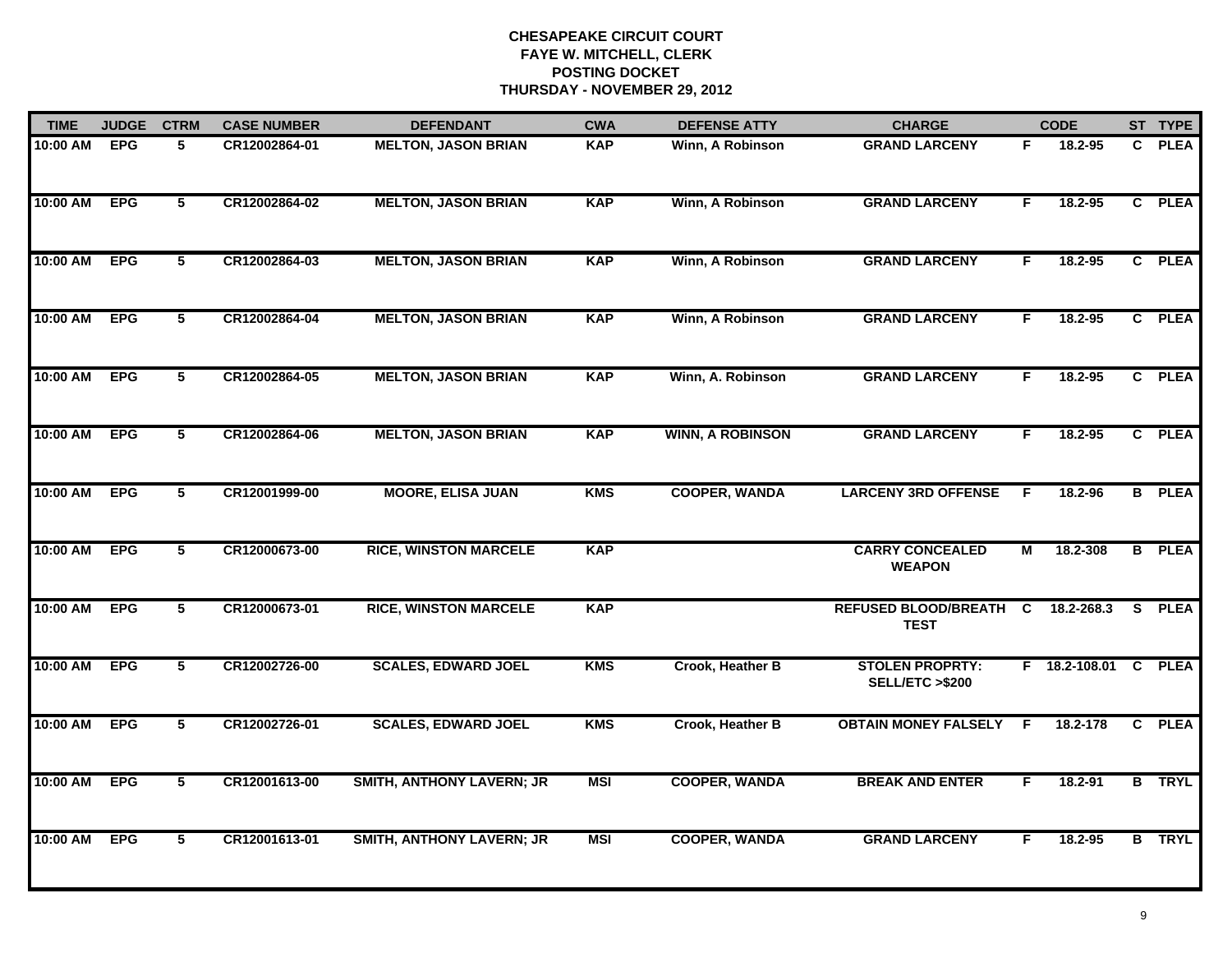| <b>TIME</b> | <b>JUDGE</b> | <b>CTRM</b> | <b>CASE NUMBER</b> | <b>DEFENDANT</b>                 | <b>CWA</b> | <b>DEFENSE ATTY</b>  | <b>CHARGE</b>                                |    | <b>CODE</b> | <b>ST</b> | <b>TYPE</b> |
|-------------|--------------|-------------|--------------------|----------------------------------|------------|----------------------|----------------------------------------------|----|-------------|-----------|-------------|
| 10:00 AM    | <b>EPG</b>   | 5           | CR12001613-02      | <b>SMITH, ANTHONY LAVERN; JR</b> | MSI        | <b>COOPER, WANDA</b> | <b>STOLEN PROPERTY</b>                       | F. | 18.2-108.01 | в         | <b>TRYL</b> |
| 10:00 AM    | <b>EPG</b>   | 5.          | CR12002212-00      | THORNEBERRY, EDWIN D             | MSI        | <b>BARLOW, JASON</b> | <b>PWID METHADONE</b>                        | F. | 18.2-248    | в         | <b>PLEA</b> |
| 10:00 AM    | <b>EPG</b>   | 5           | CR12002212-01      | THORNEBERRY, EDWIN D             | MSI        | <b>BARLOW, JASON</b> | <b>PWID METHADONE</b>                        | F. | 18.2-248    | в         | <b>PLEA</b> |
| 10:00 AM    | <b>EPG</b>   | 5           | CR12002871-00      | <b>TOWNSLEY, CHRIS ALLEN</b>     | <b>KAP</b> | Winn, A Robinson     | <b>INTENTIONAL DAMAGE</b><br><b>PROPERTY</b> | E  | 18.2-162    | в         | <b>PLEA</b> |
| 10:00 AM    | <b>EPG</b>   | 5.          | CR12002871-01      | <b>TOWNSLEY, CHRIS ALLEN</b>     | <b>KAP</b> | Winn, A Robinson     | <b>GRAND LARCENY</b>                         |    | 18.2-95     | в         | <b>PLEA</b> |